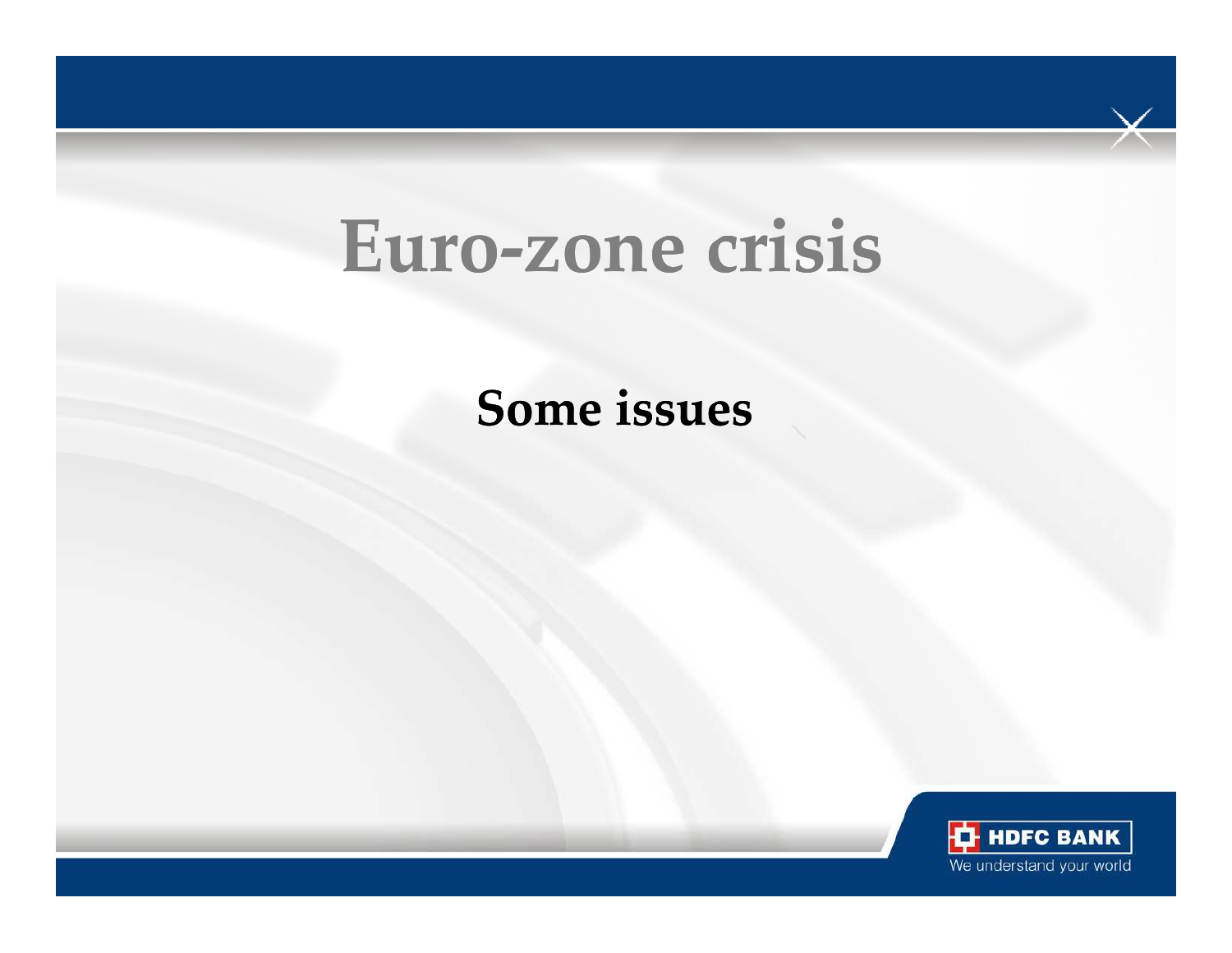### **What has happened?– A recap of recent events**

**Fiscal compact signed by member nations and likely to come into force by January 1, 2013**

**The ESM treaty was approved by the German constitutional court ensuring that the ESM comes into force by October 8, 2012.** 

**The ESM is permitted to directly purchase sovereign debt and a proposal was made in the last EU Summit to directly recapitalize EU Banks.** 

**The ECB introduces a new sterilized open ended bond purchases program– Outright Monetary Transactions (OMT)– but ECB intervention only likely if member nations formally request for aid from the EFSF/ESM and are put on an austerity program.** 

**Spain introduces ambitious austerity program in order to cut its fiscal deficit from 8.5% of GDP in 2011 to 6.3% to GDP in 2012 and 4.5% of GDP in 2013.** 

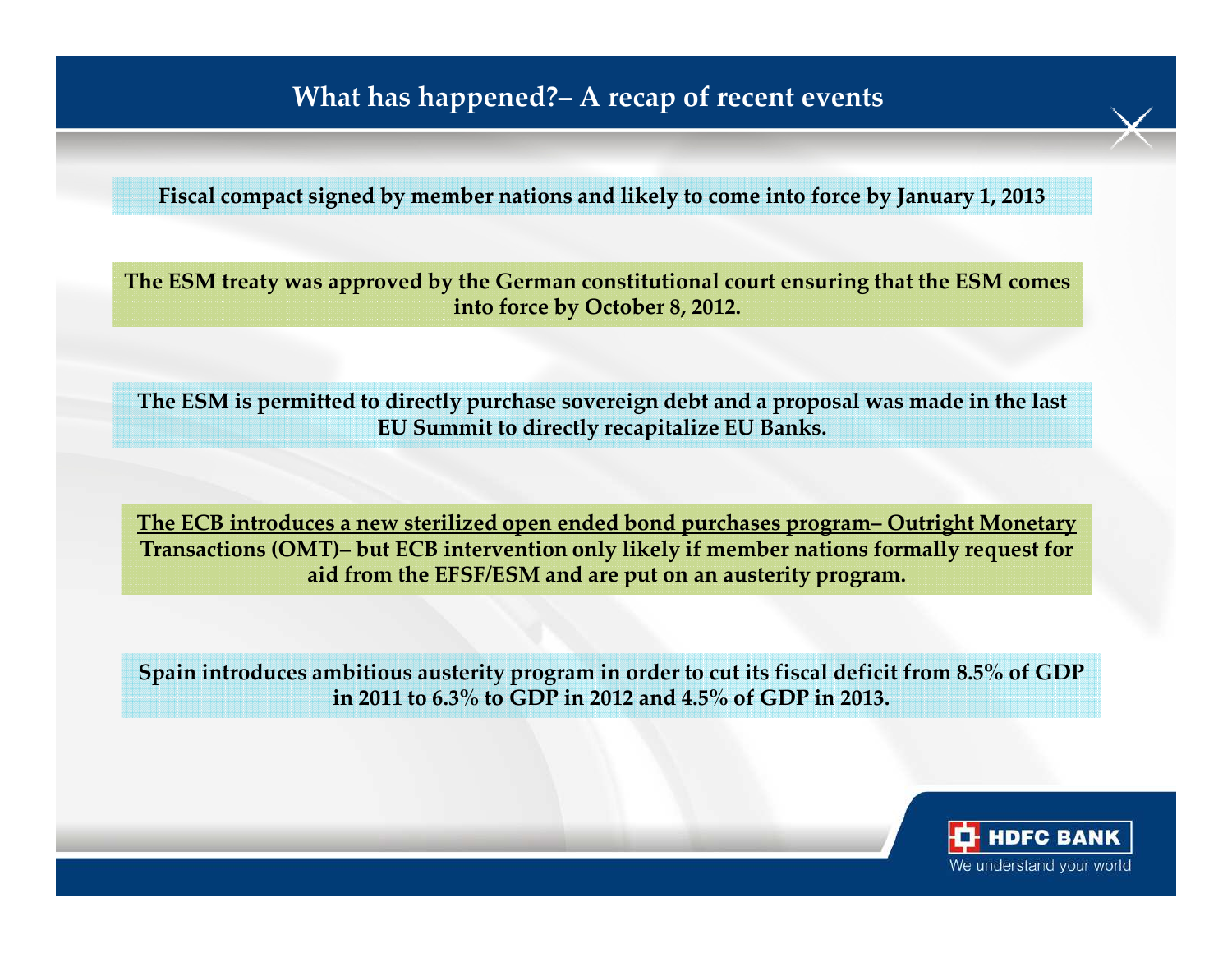**Will the OMT program address the growth versus austerity paradox?** 

**The vicious cycle of austerity and growth could worsen the public debt to GDP ratio likely to continue in 2013/14**

**What happens if a country misses its public debt to GDP targets? Will the ECB then stop intervening in the bond markets?** 

**Grexit is still a realistic possibility; How will it be handled?** 

**Are core Euro-zone nations ready to take firm steps towards a banking/fiscal union?** 

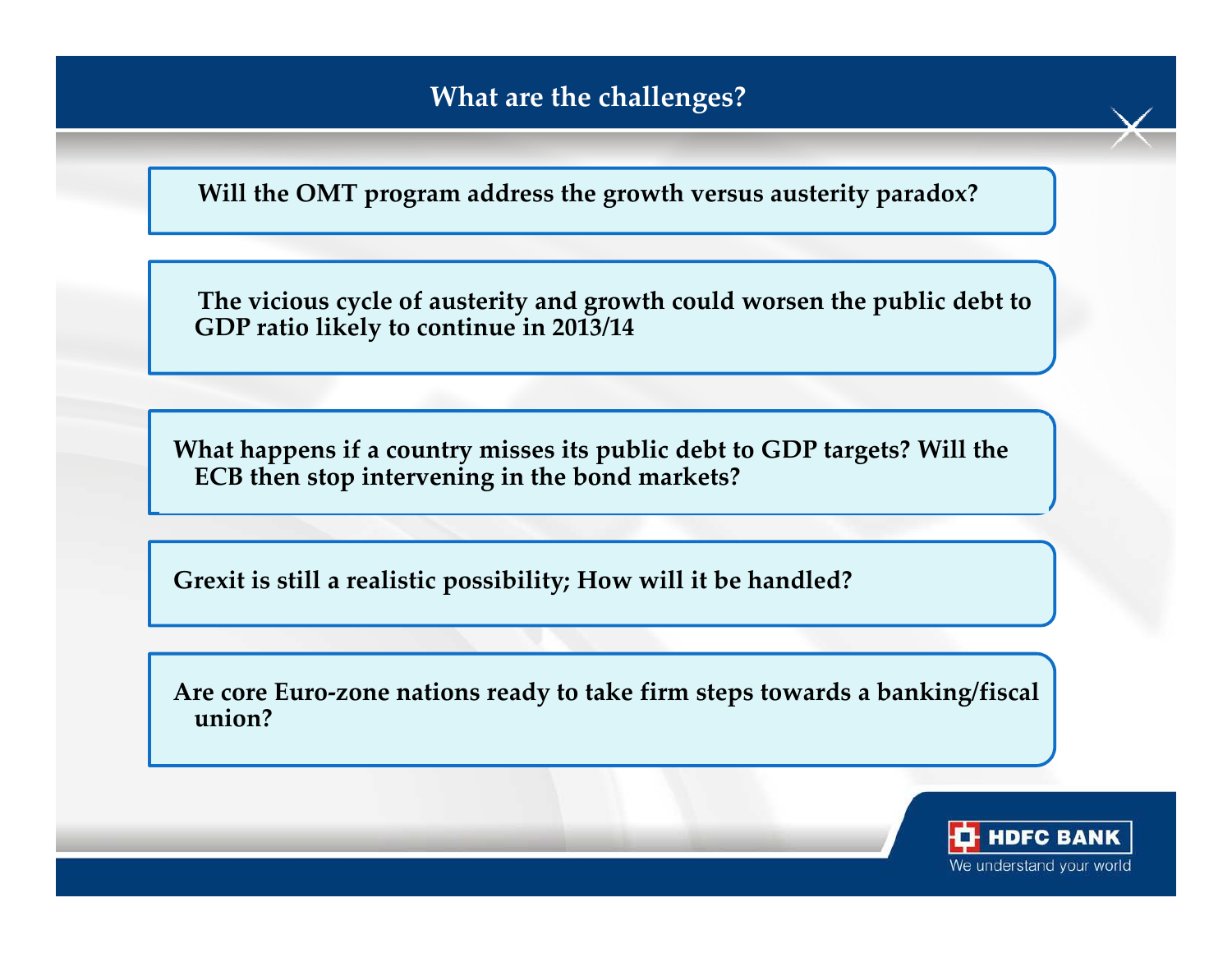### **Thoughts on debt mutualization**



We understand your world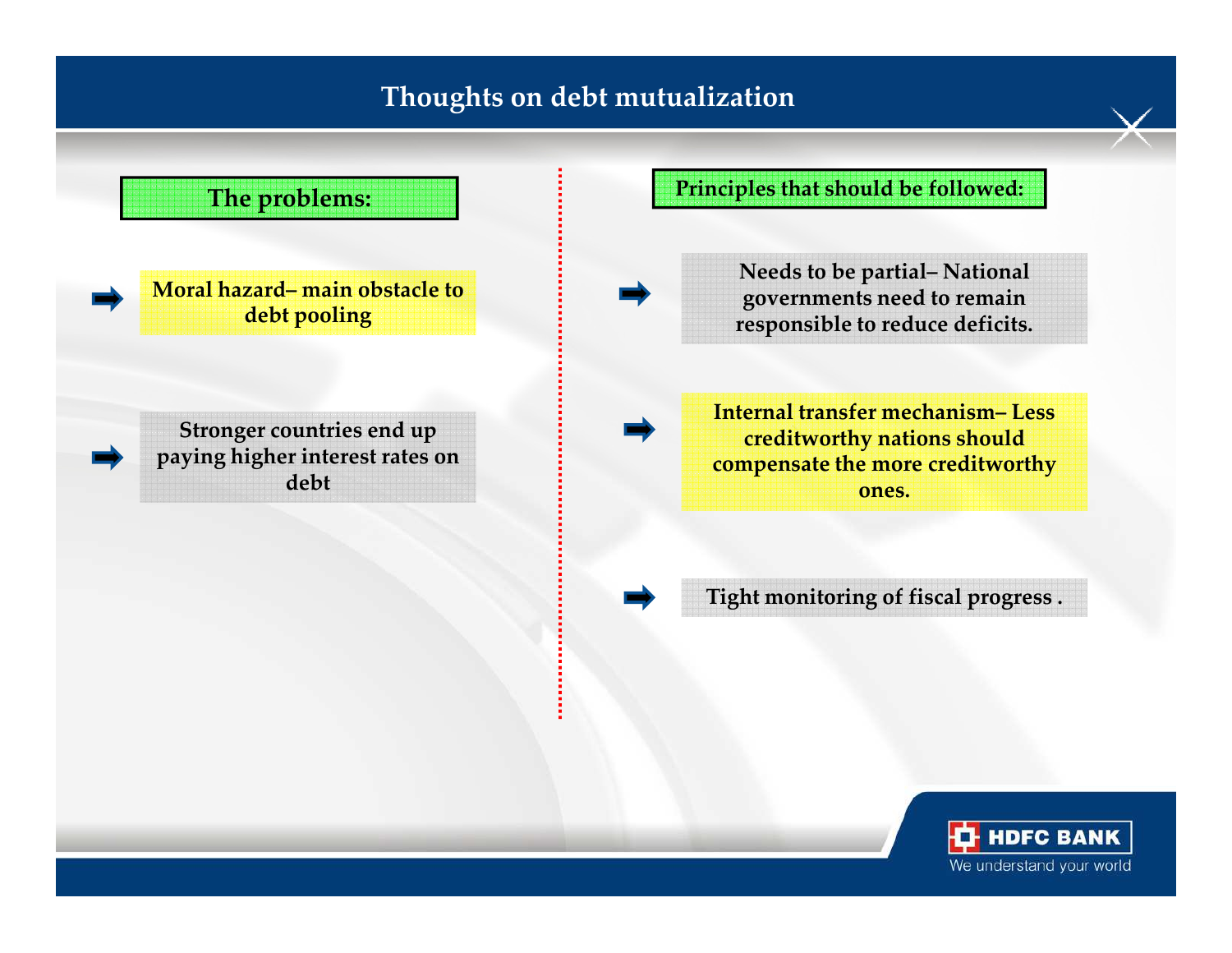# **Why banking union over fiscal union?**

**A banking union is more viable than a fiscal union for the following reasons:** 

**Easier to sell politically particularly in the core nations**

**Useful in breaking a vicious cycle between the banking sector and sovereign nations** 

#### **But key questions:**

- •**When will it be up and running?**
- •**What form will it take?**
- •**How many more deliberations/debates will EU policymakers need to resolve differences?**
- • **Will EU policymakers follow the proposals made by the European Commission President Barroso?**

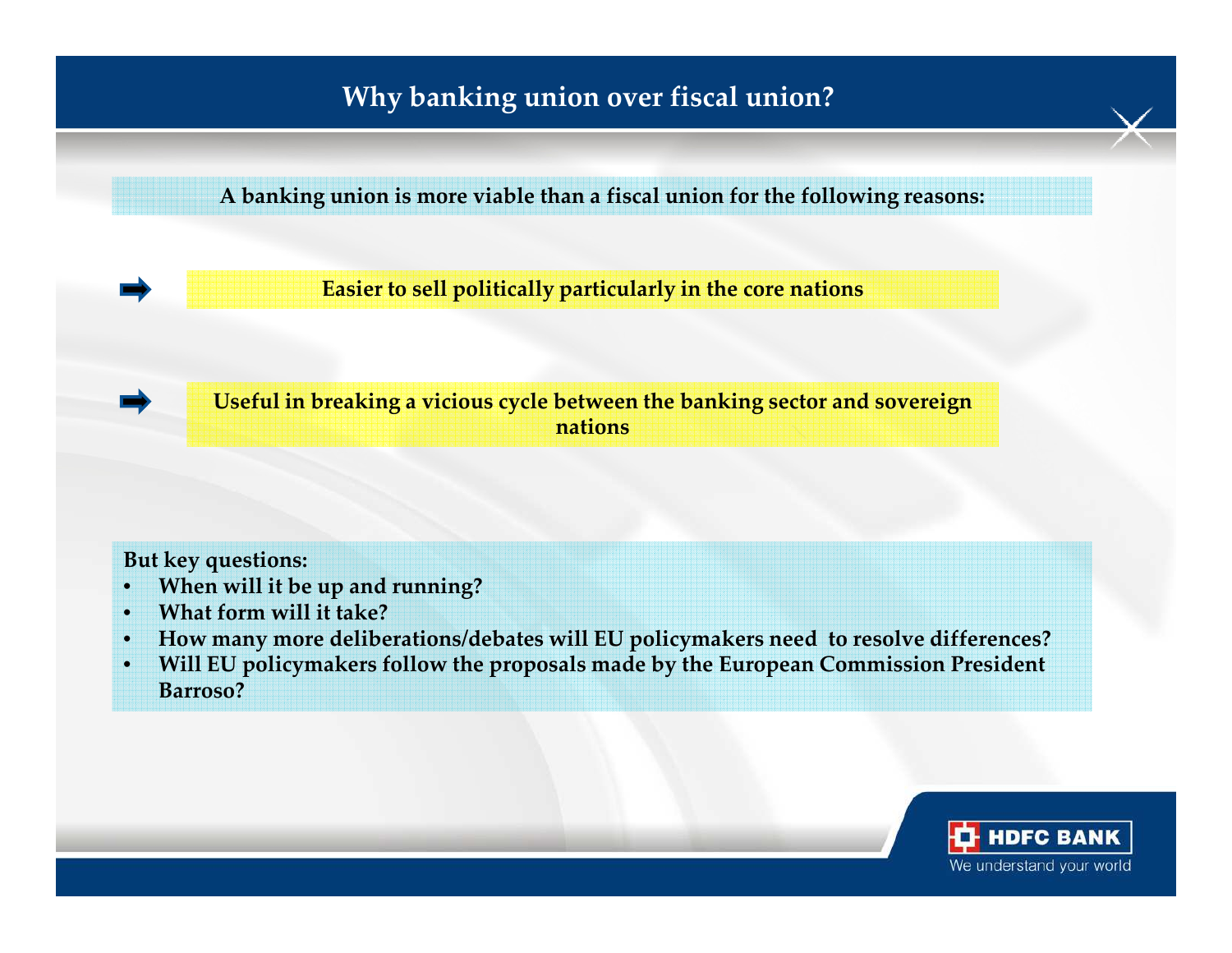## **Key features that the banking union needs to have**

**Five pillars of the banking union:** 

**Stringent capital standards**

**Regulatory oversight with powers to intervene**

**A European deposit insurance scheme**

**A banking resolution fund/ESM**

**Mechanism to wind up banks**